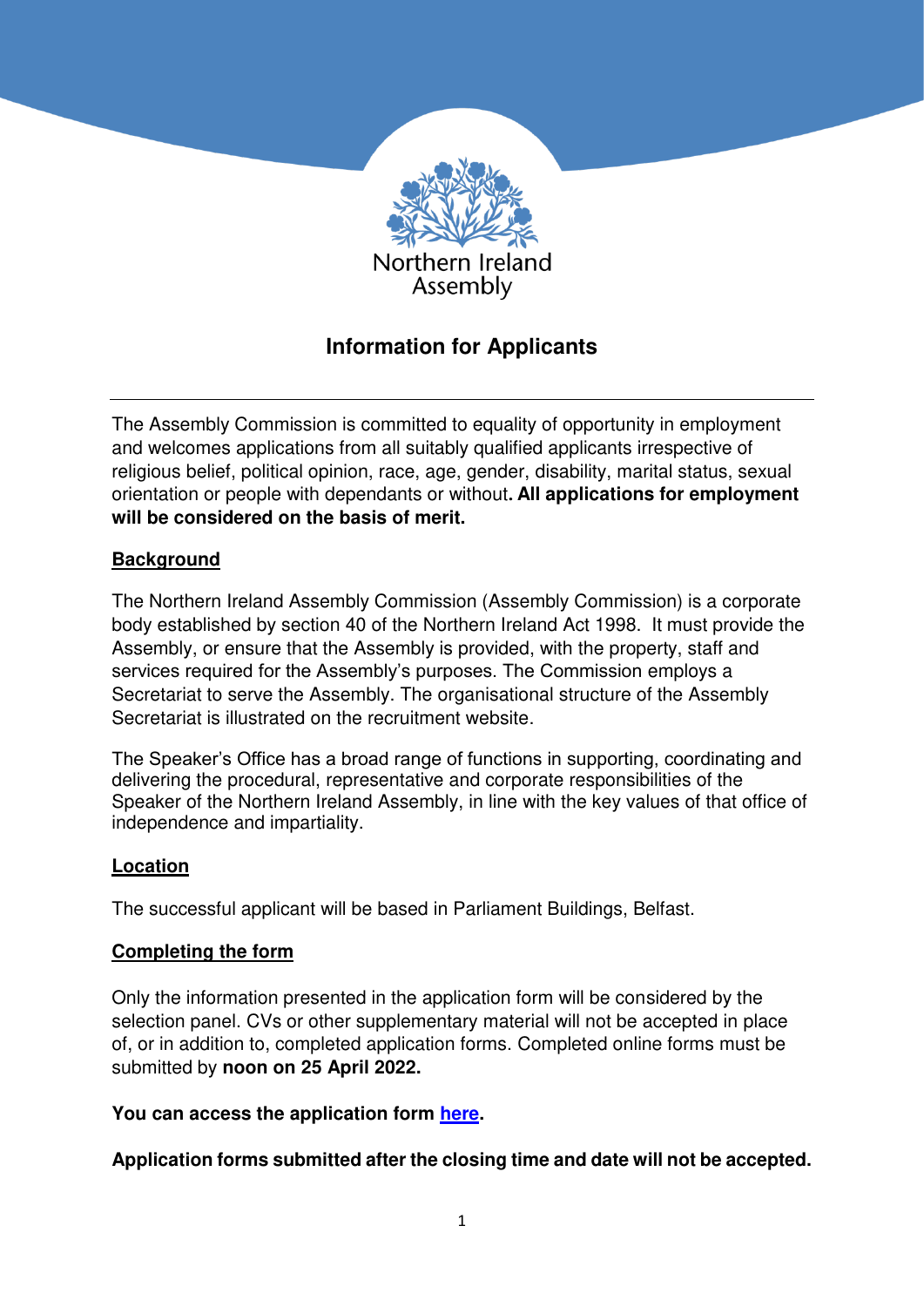## **Stages of the Selection Process**

There are five elements within the Recruitment and Selection Framework:

**Experience** – the knowledge or mastery of an activity or subject gained through involvement in or exposure to it.

**Ability –** the aptitude or potential to perform to the required standard.

**Technical** – the demonstration of specific professional skills, knowledge or qualifications.

**Assembly Skills and Behaviours** –the actions and activities that people do which result in effective performance in a job.

**Strengths** – the things we do regularly, do well and that motivate us.

The elements which will be assessed for this role will be Experience, Assembly Skills and Behaviours, and Strengths. The selection method(s) that will be used are detailed below. Further information on the Recruitment and Selection Framework are included in the Guidance on Recruitment and Selection for Applicants.

## **Eligibility Sift**

The essential criteria reflect the experience and knowledge that an applicant must possess in order to be able to undertake the role. An eligibility sift will be carried out on the basis of the information contained in the essential criteria section of the application form. You must therefore demonstrate clearly in your form how, and to what extent, you meet with the essential criteria for the post.

# **Shortlisting**

The selection panel reserve the right to use shortlisting as part of the selection process for this post. Should shortlisting be used, the shortlisting criterion listed in the Job Specification will be applied. The selection panel reserve the right to set a minimum standard for the shortlisting criterion and/or to invite only those who score highest in the shortlisting criterion to the next stage of the selection process. If shortlisting is not necessary, all applicants who have demonstrated the essential criteria will proceed to the next stage of the selection process.

#### **Interview Stage**

It is anticipated that interviews will be held week beginning 2 May 2022.

The interview will address the information contained in the Job Specification and will assess elements of the Recruitment and Selection Framework.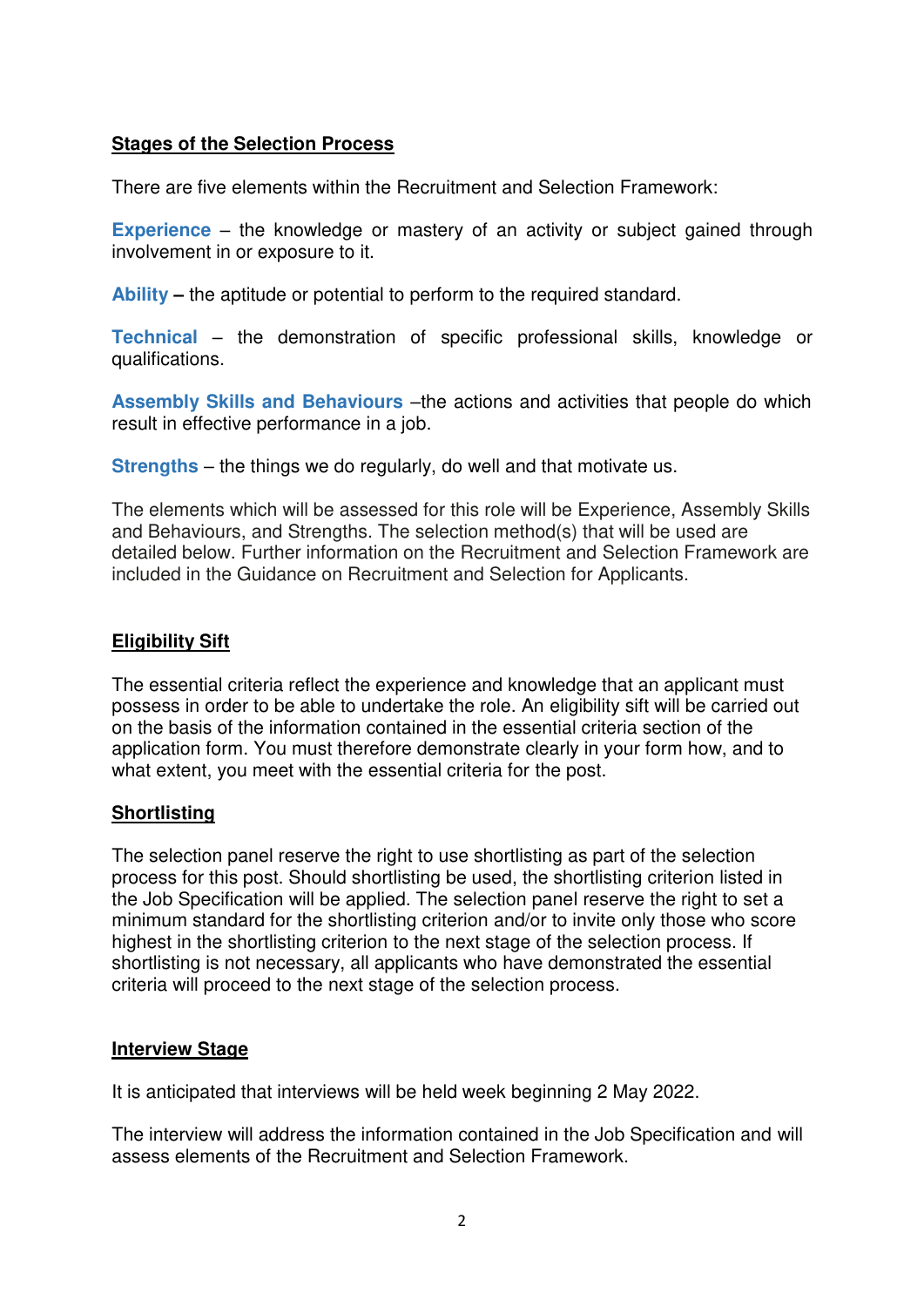Part of the interview process will be the delivery of a presentation. The subject of the presentation will be advised to the applicant on the day of the interview and the applicant will be expected to present information to the selection panel.

## **Further Interview Stage**

The selection panel reserves the right to hold a further interview stage if deemed necessary.

**Further information on the Recruitment and Selection process is available in the [Recruitment and Selection Framework](https://niarecruitment.org/recruitment-and-selection-framework-2/) and [Guidance on the Recruitment](https://niarecruitment.org/guidance-on-recruitment-and-selection-for-applicants-2/)  [and Selection for Applicants.](https://niarecruitment.org/guidance-on-recruitment-and-selection-for-applicants-2/)** 

## **Guaranteed Interview Scheme**

The Guaranteed Interview Scheme (GIS) has been developed for applicants with disabilities or those with a long-term impairment or health condition, that is expected to last for at least 12 months and which means that they cannot meet all of the shortlisting criteria. In these instances, provided that they have demonstrated in their application form that they meet the essential criteria for the role, the applicant will be invited to interview.

The application form will include a section on disability, and an applicant can indicate whether they wish to apply under the GIS for that particular role and the basis on which they qualify for the GIS.

When considering applications made under GIS, the Human Resources Office reserves the right to request medical information from the applicant's general practitioner (through the applicant and with their consent).

#### **Applicants with disabilities or a long-term impairment, or health condition, who require reasonable adjustments to enable them to participate in any part of the selection process, should indicate this on their application. A member of the Human Resources Office will then contact the applicant to discuss.**

If an applicant feels that they require any adjustments to the application stage, please contact us at recruitment@niassembly.gov.uk.

# **Terms and Conditions of Appointment**

This is a permanent appointment. The successful candidate will be an employee of the Assembly Commission. All appointments are subject to the satisfactory completion of a six-month probationary period.

The standard working week is 37 hours, excluding meal breaks (42 hours gross). The post holder must be available for evening and weekend work as necessary. Working hours will be dictated by the business of the Assembly and may involve work into late evenings and on occasions, at weekends and on public holidays.